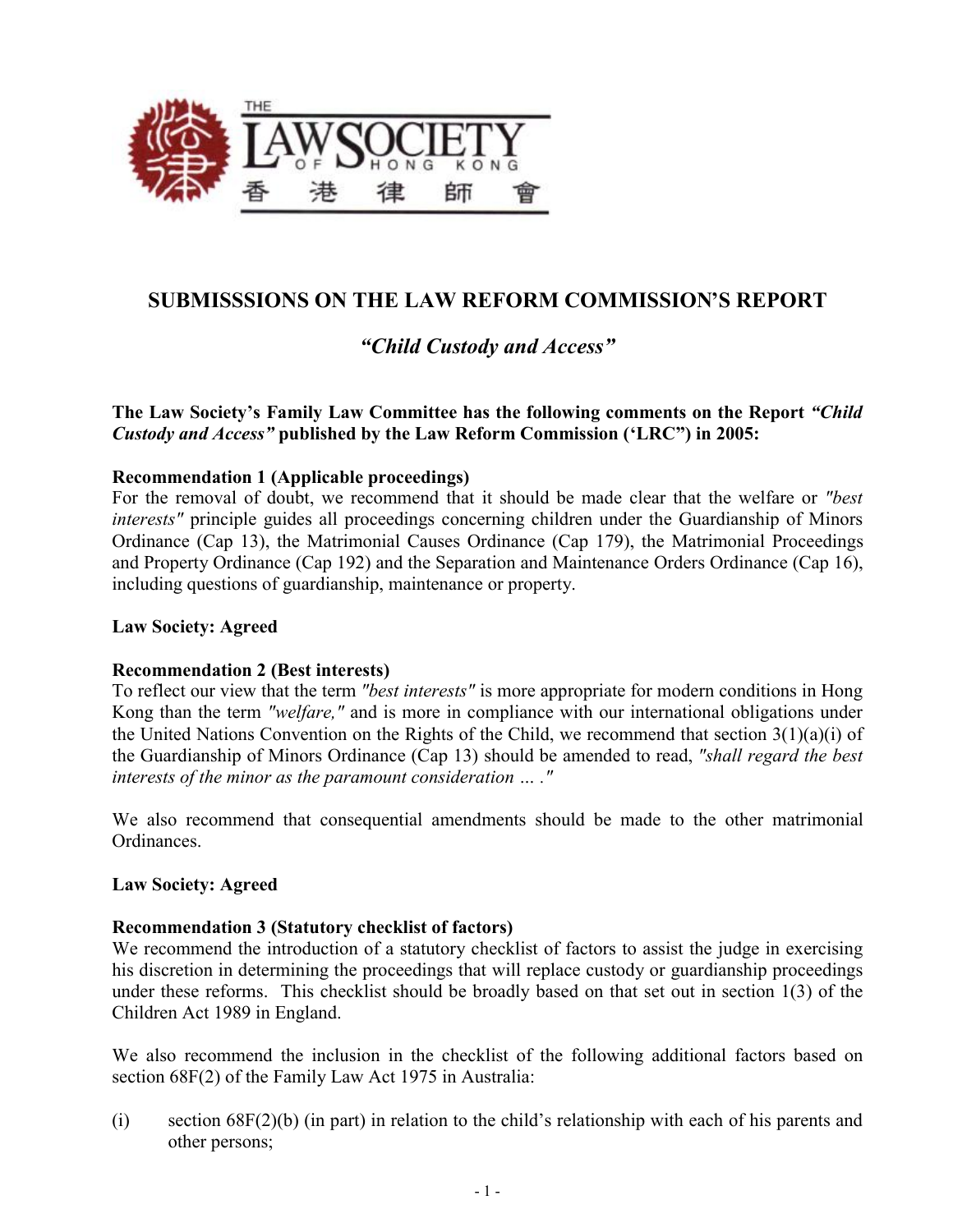- (ii) a broader formulation of section 68F(2)(d) of the Australian Act, in relation to the practical difficulty of maintaining contact with either parent;
- (iii) section 68F(2)(f) (in part), in relation to any characteristics of the child that the court considers relevant;
- (iv) section 68F(2)(h) in relation to the attitudes of each of the parents towards the child and towards the responsibilities of parenthood;
- (v) section 68F(2)(i) in relation to any family violence involving the child or a member of the child's family; and
- (vi) a catch-all factor along the lines of Section 68F(2)(l).

**Law Society: The Law Society agrees with the recommendations above. In addition, the following sections should also be adopted:** 

- (a) Section 68 F (c) "the likely effect of any changes in the child's circumstances including **the likely effect on the child of any separation from:** 
	- **(i) either of his or her parents; or**
	- **(ii) any other child, or other person, with whom he or she has been living;"**
- (b) Section 68F (e) "the capacity of each parent, or of any other person, to provide for the **needs of the child, including emotional and intellectual needs;"**

# **Use of gender sensitive language**

**The relevant provisions in the Australian checklist are gender sensitive and we recommend the standard use of "he/she" rather than the standard use of "he/his". By adopting this usage, the statutory provisions would be complying with the provisions in the Convention on the Rights of the Child ("CRC").** 

# **Recommendation 4 (Concept of parental responsibility)**

We recommend that the concept of parental responsibility should replace that of guardianship, except that the concept of guardianship should be retained in relation to a third party's responsibilities for a child after the death of a parent.

# **Law Society: Agreed**

# **Recommendation 5 (Parental rights)**

We recommend the adoption of a provision based on sections 1 and 2 of the Children (Scotland) Act 1995, which specifies separately a list of parental responsibilities and a list of parental rights.

# **Law Society: Agreed**

# **Recommendation 6 (Age at which parental responsibility ceases)**

We recommend that all the parental rights and responsibilities referred to in sections 1 and 2 of the Children (Scotland) Act 1995 should apply in respect of a child until the child reaches the age of eighteen.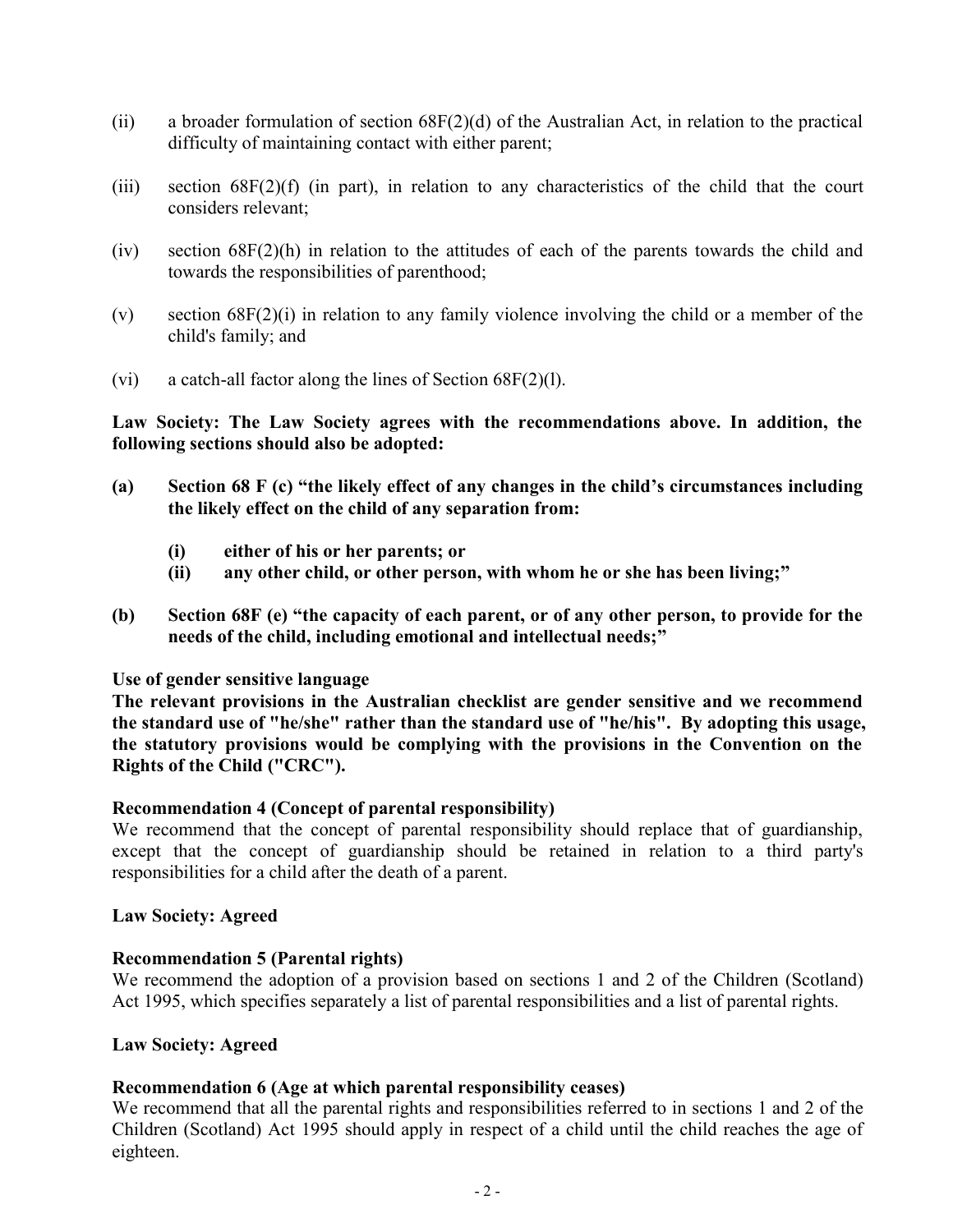# **Law Society: Adopt**

# **Recommendation 7 (Father as natural guardian)**

We recommend that the common law right of the father to be natural guardian of his legitimate child should be abolished.

We also recommend the repeal of section  $3(1)(b)$  of the Guardianship of Minors Ordinance (Cap 13).

# **Law Society: Agreed**

# **Recommendation 8 (Married parents)**

We recommend the adoption of a provision on the lines of section 2(1) of the Children Act 1989 in England, but amended, for the removal of doubt, to include reference to parents married subsequent to the birth of the child.

# **Law Society: Agreed**

# **Recommendation 9 (Acquisition of parental responsibility by unmarried fathers – language of the current law)**

We recommend that the language of section  $3(1)(c)(ii)$  and (d) of the Guardianship of Minors Ordinance (Cap 13), which relates to the *"rights and authority"* of an unmarried father, should be changed to reflect the new language of responsibilities rather than rights.

# **Law Society: Agreed**

# **Recommendation 10 (Acquisition of parental responsibility by signing the birth register)**

We recommend that an unmarried father should be capable of acquiring parental responsibilities and rights by signing the birth register. The proposed legislation should include this in a list of the ways in which parental responsibility can be acquired. We do not recommend the automatic acquisition of parental responsibility or rights by unmarried fathers.

# **Law Society: Agreed**

# **Recommendation 11 (Parental responsibility agreements)**

We recommend that unmarried parents should be encouraged to sign parental responsibility agreements to ensure the best interests of their child.

We also recommend that unmarried mothers should be encouraged to appoint a testamentary guardian for their children.

# **Law Society: Agreed**

# **Recommendation 12 (Parents acting independently)**

We recommend the adoption of a provision on the lines of section 2(7) of the Children Act 1989 enabling persons with parental responsibility to act independently, but restricted to the day-to-day care and best interests of the child.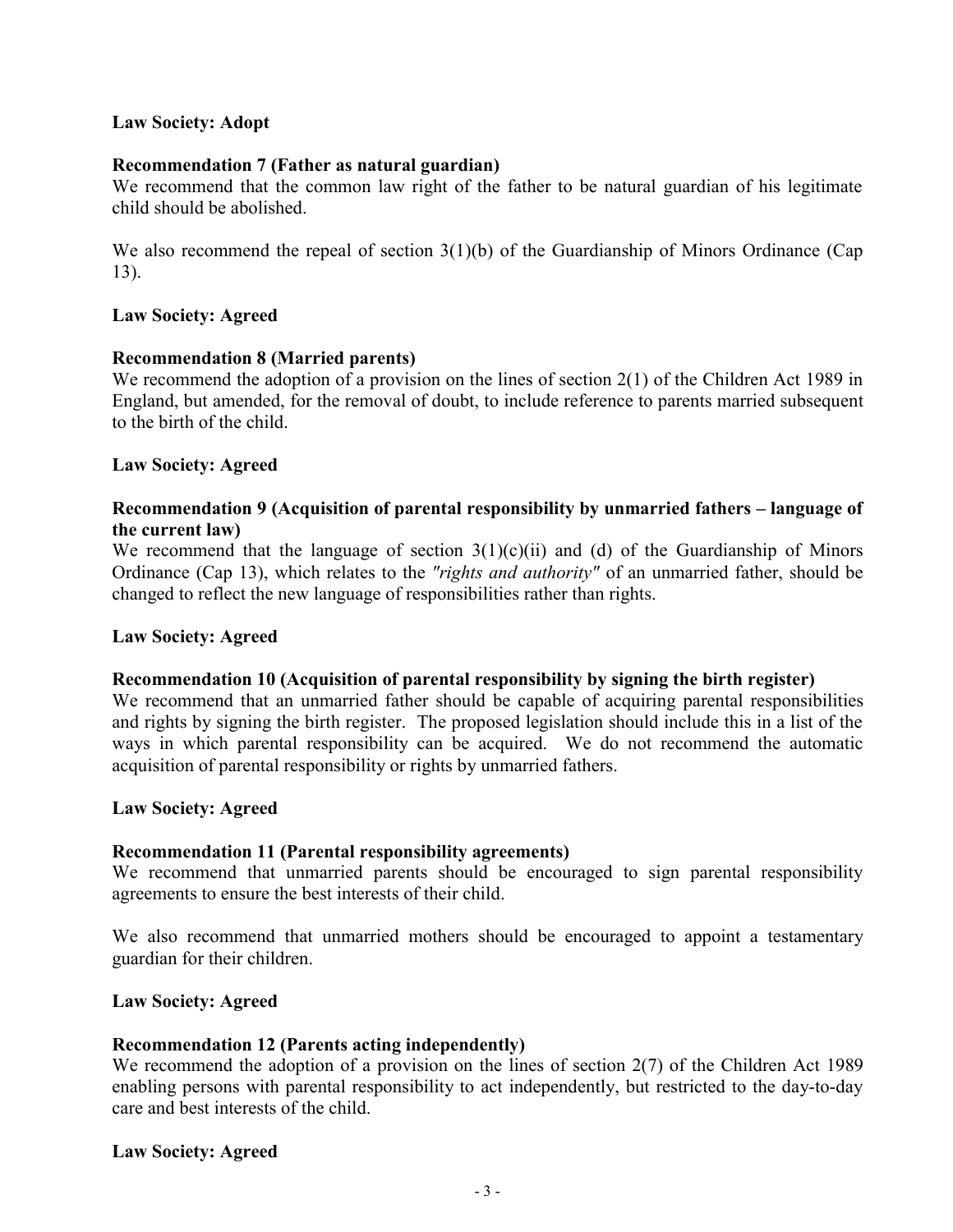# **Recommendation 13 (Scope of parental responsibility – when consent or notification is required)**

We recommend that the proposed legislation should specify those decisions relating to the child where the other parent's express consent is required, and those decisions where only notification to the other parent is required.

We further recommend that the court should be given express power to vary or dispense with any of the consent or notification requirements where this is considered necessary.

# **Law Society: The Recommendation is agreed save for the following:**

- **(a) Paragraph 3 in 9.95 should be amended to read as follows: "***consent to removal of the child out of the jurisdiction***" with the time limit "***for more than one month"* **to be deleted.**
- **(b) Sub paragraph 6 in 9.96: "***Notification removing the child from the jurisdiction temporarily but for less than one month***", should be deleted entirely.**

# **Recommendation 14 (Enforcement of maintenance orders)**

We recommend that the Administration should review the existing law and procedures relating to the enforcement of maintenance orders to see how they could be made more effective.

**Law Society: The Recommendation is agreed. However, we note the lack of progress by the Department of Justice in relation to enforcement of cross-border judgments in family related cases and the ineffectual piece of legislation sponsored by the Home Affairs Bureau "***Interest and Surcharge on Arrears of Maintenance Ordinance 2003***" which fails to address the problems of enforcement of maintenance orders.** 

# **Recommendation 15 (Acting incompatibly)**

We recommend that a provision on the lines of section 2(8) of the Children Act 1989 should be adopted.

#### **Law Society: Agreed**

# **Recommendation 16 (Delegation of parental responsibility)**

We recommend the enactment of a provision based on section 2(9) to (11) of the Children Act 1989 in England, with the addition of words to the effect that no arrangement of a type referred to in that provision shall be enforced by the court if the court is of the opinion that it would not be for the benefit of the child to give effect to that arrangement.

We further recommend that section 4 of the Guardianship of Minors Ordinance (Cap 13) be repealed.

# **Law Society: Agreed**

# **Recommendation 17 (Continuing parental responsibility)**

We recommend a provision on the lines of section 11(11) of the Children (Scotland) Act 1995, in relation to the effect on the retention of parental responsibility and rights by one person when another person also acquires such rights.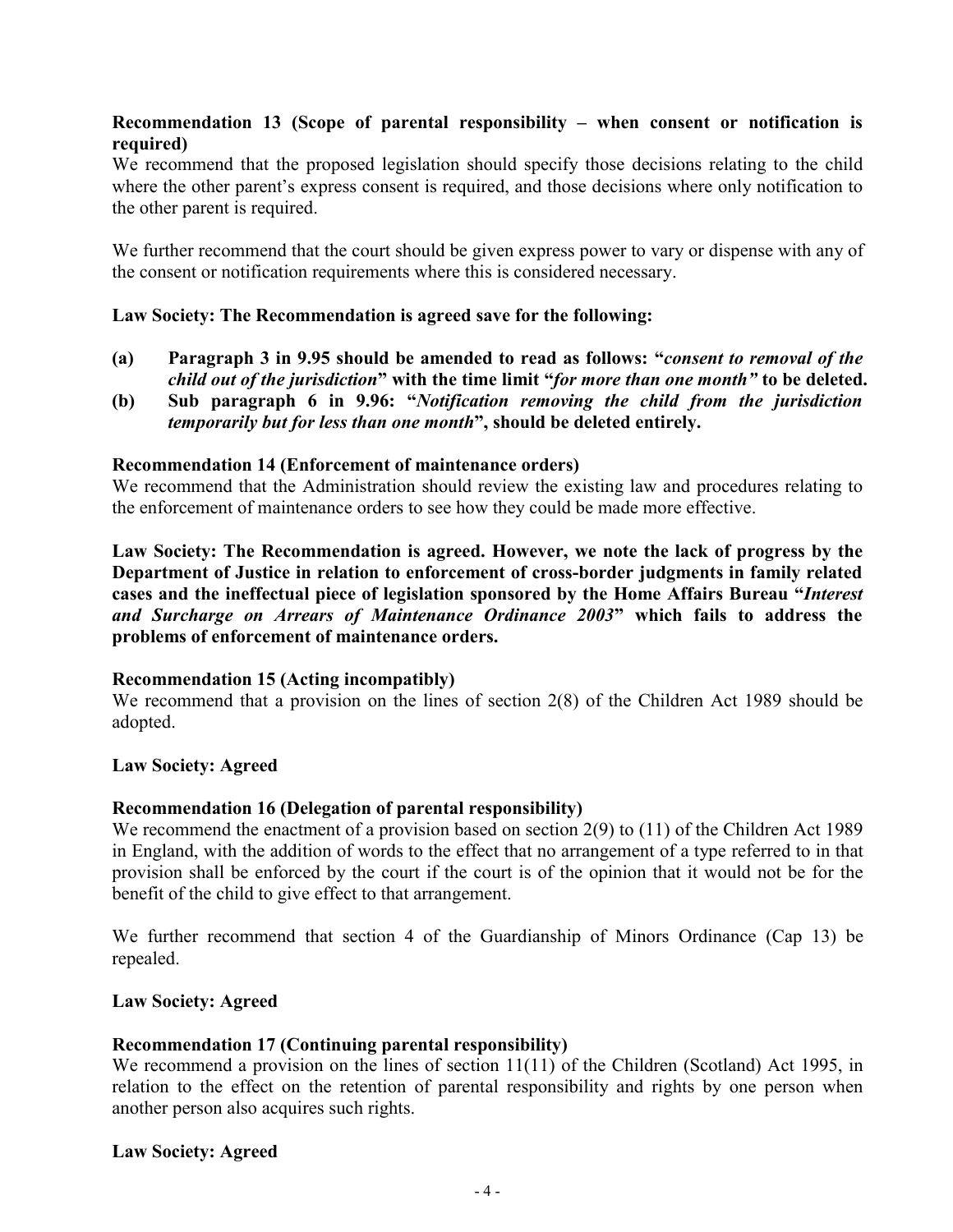### **Recommendation 18 (Removal of surviving parent as guardian)**

We recommend that the right to remove the surviving parent as guardian under section 6(3) of the Guardianship of Minors Ordinance (Cap 13) should be repealed.

**Law Society: It is noted the Guardianship of Minors Ordinance currently restricts parental responsibility of parents therefore we agree with Recommendation 18 as the concept of parental responsibility is an enduring one.** 

**This Recommendation must be considered together with Recommendations 4 and 17. The Law Society does not consider Recommendation 18 to be controversial as it will be the Court's responsibility to resolve disputes between the surviving parent and the testamentary guardian.** 

### **Recommendation 19 (Unmarried father as surviving parent)**

We recommend that a provision be inserted in the Guardianship of Minors Ordinance (Cap 13) to the effect that once an unmarried father is granted parental rights or responsibilities, he can be treated on the death of the mother as the surviving parent for the purposes of that Ordinance.

### **Law Society: Agreed**

### **Recommendation 20 (Custody orders)**

We recommend the repeal of the provisions in the matrimonial Ordinances (including the Guardianship of Minors Ordinance (Cap 13) and the Matrimonial Proceedings and Property Ordinance (Cap 192)) dealing with custody orders and their replacement with provisions introducing the new range of orders outlined later in this Chapter.

# **Law Society: Agreed**

#### **Recommendation 21 (Definition of a residence order)**

We recommend that there should be statutory provision for a *"residence order."*

We recommend that the definition of a residence order should incorporate a reference to the parent in whose favour the order is made having responsibility for *"the day-to-day care and best interests of the child."*

We recommend that the definition should be: *"a residence order is an order settling the*  arrangements as to the person with whom a child is to live and who has responsibility for the day*to-day care and best interests of the child."*

#### **Law Society: Agreed**

#### **Recommendation 22 (Change of surname)**

We recommend the enactment of a provision similar to section 13(1)(a) of the Children Act 1989 in England, governing the changing of a child's surname.

#### **Law Society: Agreed**

# **Recommendation 23 (Non-parents)**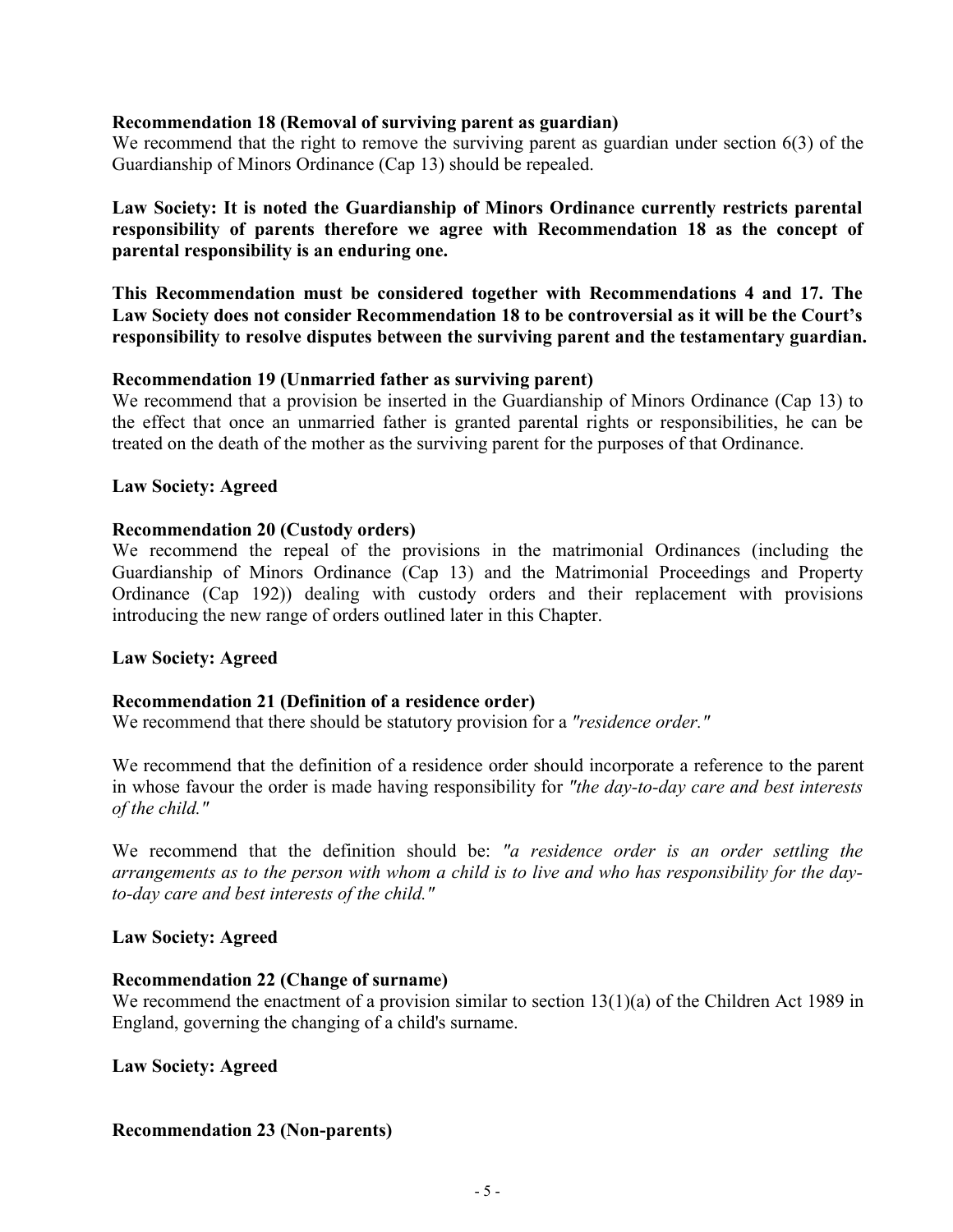We recommend the enactment of a provision on the lines of section 12(2) of the Children Act 1989 in England regarding the granting of parental responsibility to non-parents who are awarded residence orders.

### **Law Society: Agreed**

# **Recommendation 24 (Contact order)**

We recommend that there should be statutory provision for a *"contact order,"* on the lines of section 11(2)(d) of the Children (Scotland) Act 1995.

We also recommend that this section should provide that the contact parent would have the right to act independently in respect of the day-to-day care of the child while contact with the child is being exercised.

### **Law Society: Agreed**

### **Recommendation 25 (Specific issues order)**

We recommend that there should be statutory provision for a *"specific issues order,"* similar to section 8(1) of the Children Act 1989 in England.

### **Law Society: Agreed**

### **Recommendation 26 (Prohibited steps order)**

We recommend that there should be statutory provision for a *"prohibited steps order,"* similar to section 8(1) of the Children Act 1989 in England.

#### **Law Society: Agreed**

# **Recommendation 27 (Supplementary requirements)**

We recommend the adoption of a provision similar to section 11(7) of the Children Act 1989 in England which gives the court the power to include directions or conditions in a court order.

#### **Law Society: Agreed**

#### **Recommendation 28 (Right of a third party to apply)**

We recommend the removal of the limitation in section 10 of the Guardianship of Minors Ordinance (Cap 13) on the right of third parties to apply to court for orders concerning children.

We recommend the introduction of a provision on the lines of section 10 of the Children Act 1989 in England, with the amendment of subsections (5)(b) and (10) to provide that leave of the court would not be required if the child has lived with the applicant for a total of one year out of the previous three years.

We further recommend that the one year period need not necessarily be a continuous period, but must not have ended more than three months before the application.

#### **Law Society: Agreed**

# **Recommendation 29 (Arrangements for the children)**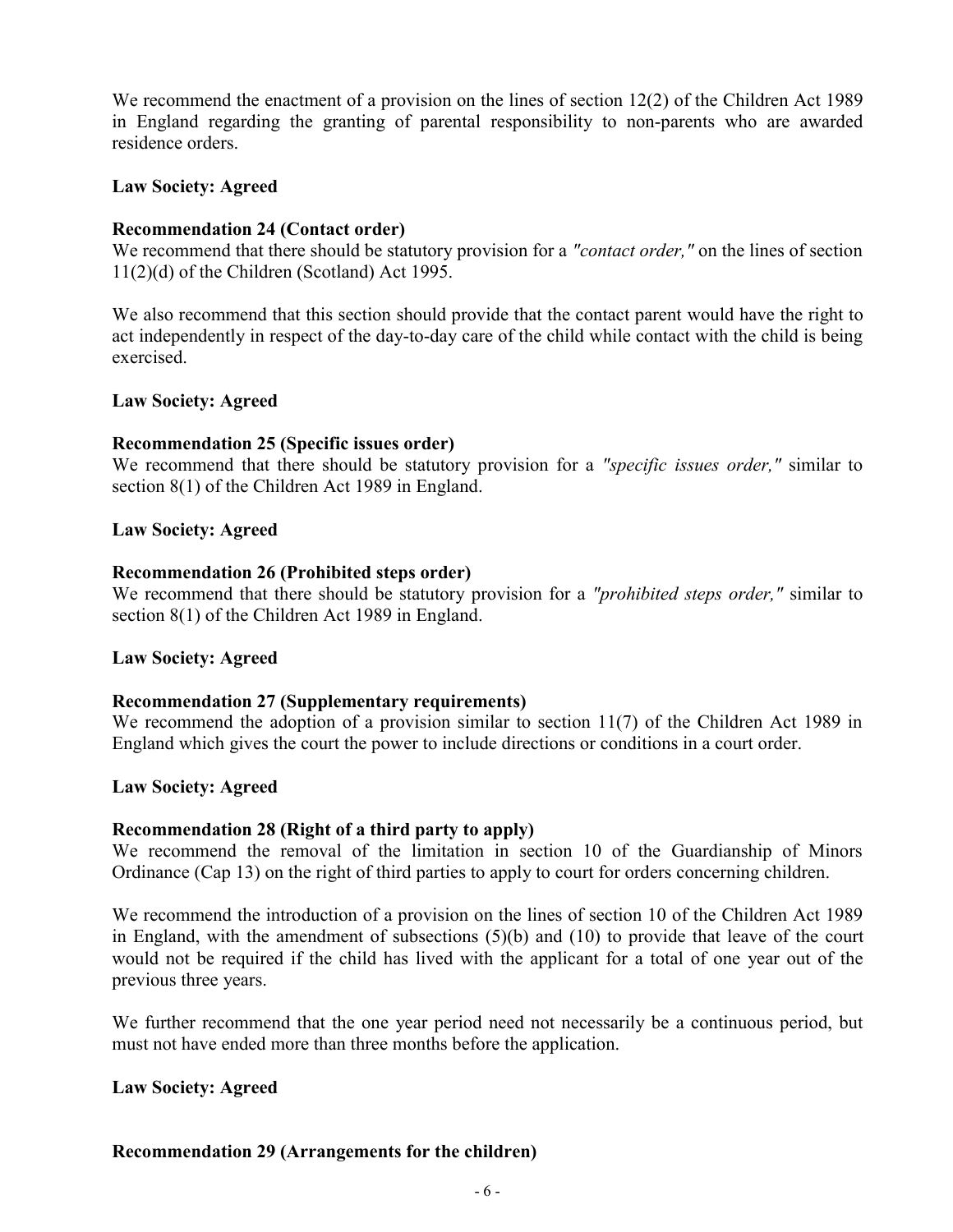We recommend that section 18 of the Matrimonial Proceedings and Property Ordinance (Cap 192) should be amended to provide that the court should have regard to the views of the child and the desirability of a child's retaining contact with both parents, as is set out in section 11(4) of the English Family Law Act 1996.

We also recommend that parents should have to satisfy the court that arrangements for the children are the best that can be arranged. The court should examine the future plans as to the child's place and country of residence and the proposed contact with both parents, especially if one parent proposes to emigrate from Hong Kong.

We further recommend that, for consistency with the other provisions in matrimonial legislation, section  $18(5)(a)(i)$  should be amended to refer to the age of eighteen.

# **Law Society: Agreed**

# **We also recommend:**

- (a) The court should have regard to the "views of the child and desirability for a child's **retaining contact with both parents";**
- **(b) All matrimonial legislation should be amended to refer to the age of 18 in order to unify the provisions.**

# **Recommendation 30 (No order principle)**

We recommend that the option of *"no order"* should be available for those cases where both parties consent to no order being made by the court and where the making of no order would be in the best interests of the child.

# **Law Society: Agreed**

# **Recommendation 31 (Family proceedings)**

We recommend the enactment of a provision similar to section 10(1) of the Children Act 1989 in England, which gives the court a specific power to make section 8 orders in any family proceedings.

We also recommend the introduction of a definition of *"family proceedings."*

# **Law Society: Agree with both recommendations.**

# **Recommendation 32 (Age at which parental responsibility ceases for the purposes of court orders)**

For the sake of consistency, we recommend that parental responsibility for children, and provisions on the lines of section 8 orders (such as orders for residence, contact or specific issues), should cease when the child reaches 18 years.

We also observe that:

(a) section 10 of the Matrimonial Proceedings and Property Ordinance (Cap 192) ("MPPO") should continue to apply to orders for financial provision and maintenance of children 18 years and over falling within its scope; and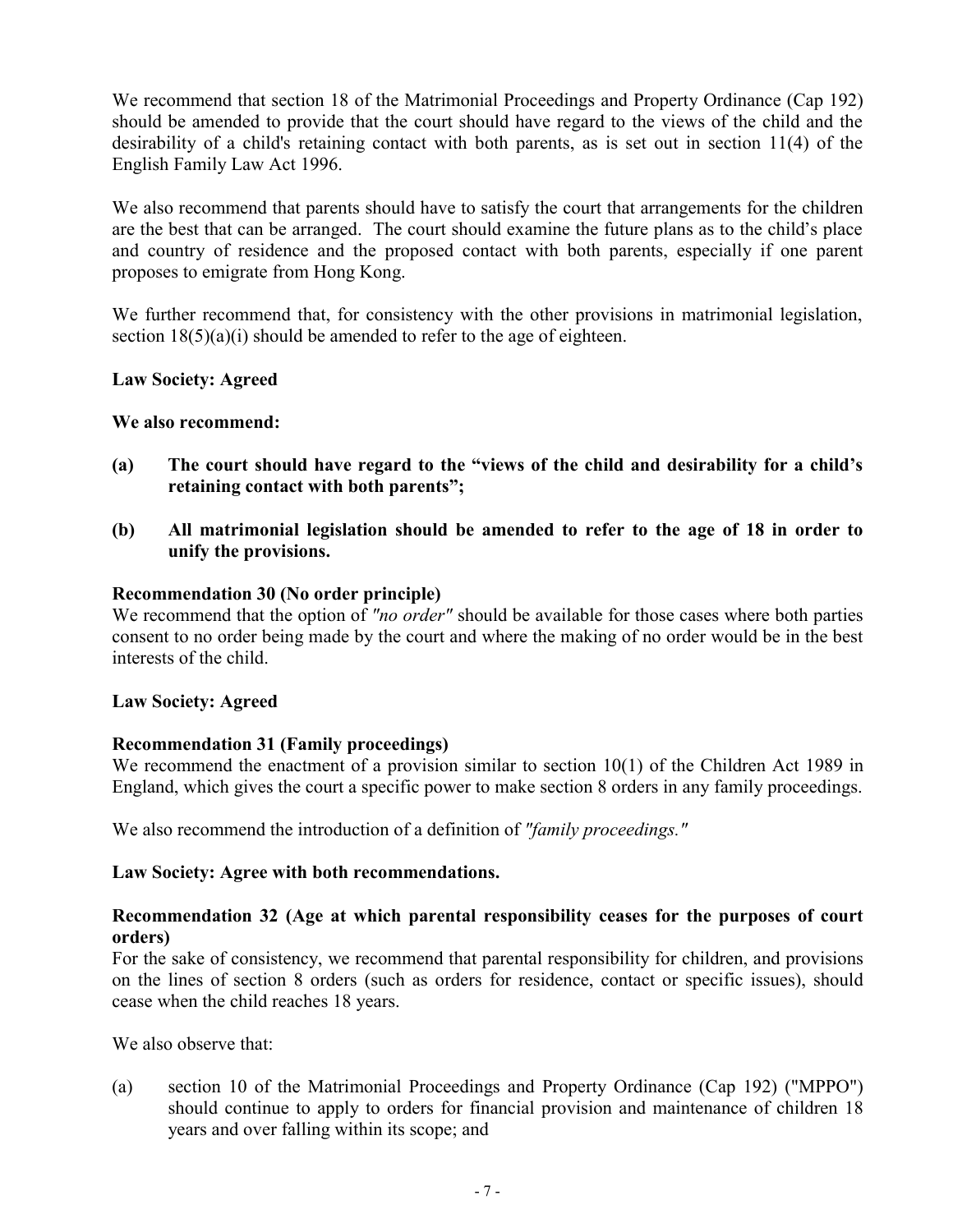(b) there may be a lacuna in the law with regard to children over 18 years of age who, though not sufficiently ill or incapacitated as to fall within the scope of the current mental health provisions, may nonetheless require some form of statutory protections beyond the financial provisions afforded by the MPPO.

# **Law Society: Agreed**

# **[Recommendations 33 to 41 inclusive deal with the law on domestic violence. The Domestic Violence Ordinance was amended by the Domestic Violence (Amendment) Ordinance in June 2008.]**

# **Recommendation 42 (The views of the child)**

We recommend that each of the matrimonial Ordinances should specifically refer to the need to hear the views of the child.

We also recommend that the language of the United Nations Convention on the Rights of the Child should be adopted, so that the term "views" rather than "wishes" of the child is enacted in matrimonial legislation.

### **Law Society: Agreed**

### **Recommendation 43 (How and when child's views taken into account)**

In line with our earlier recommendation that a statutory checklist of factors should be established, we recommend that the child's views should be one element in the checklist of factors, rather than a free-standing section. The child's views should be balanced with the other factors when the judge is making a decision in the child's best interests.

With the adoption of this provision, we recommend the repeal of section  $3(1)(a)(i)(A)$  of the Guardianship of Minors Ordinance (Cap 13).

#### **Law Society: Agreed**

#### **Recommendation 44 (How the views of a child are expressed)**

We recommend that a child should be given the facility to express his views if he wishes, whether directly or indirectly. Once the child has indicated a desire to express views, then the court must hear those views, although the weight to be given to the child's views will be a matter for the court to determine.

We recommend that the mechanisms for ascertaining and expressing the child's views should be set out in the legislation. We therefore recommend the adoption of a provision on the lines of the Australian section 68G (2), but adapted to insert *"views"* rather than *"wishes."*

With the adoption of this provision, we recommend the repeal of section  $3(1)(a)(i)(B)$  of the Guardianship of Minors Ordinance (Cap 13).

We also recommend that any views that the child expresses to the judge should be treated in confidence by the judge and not revealed to the child's parents.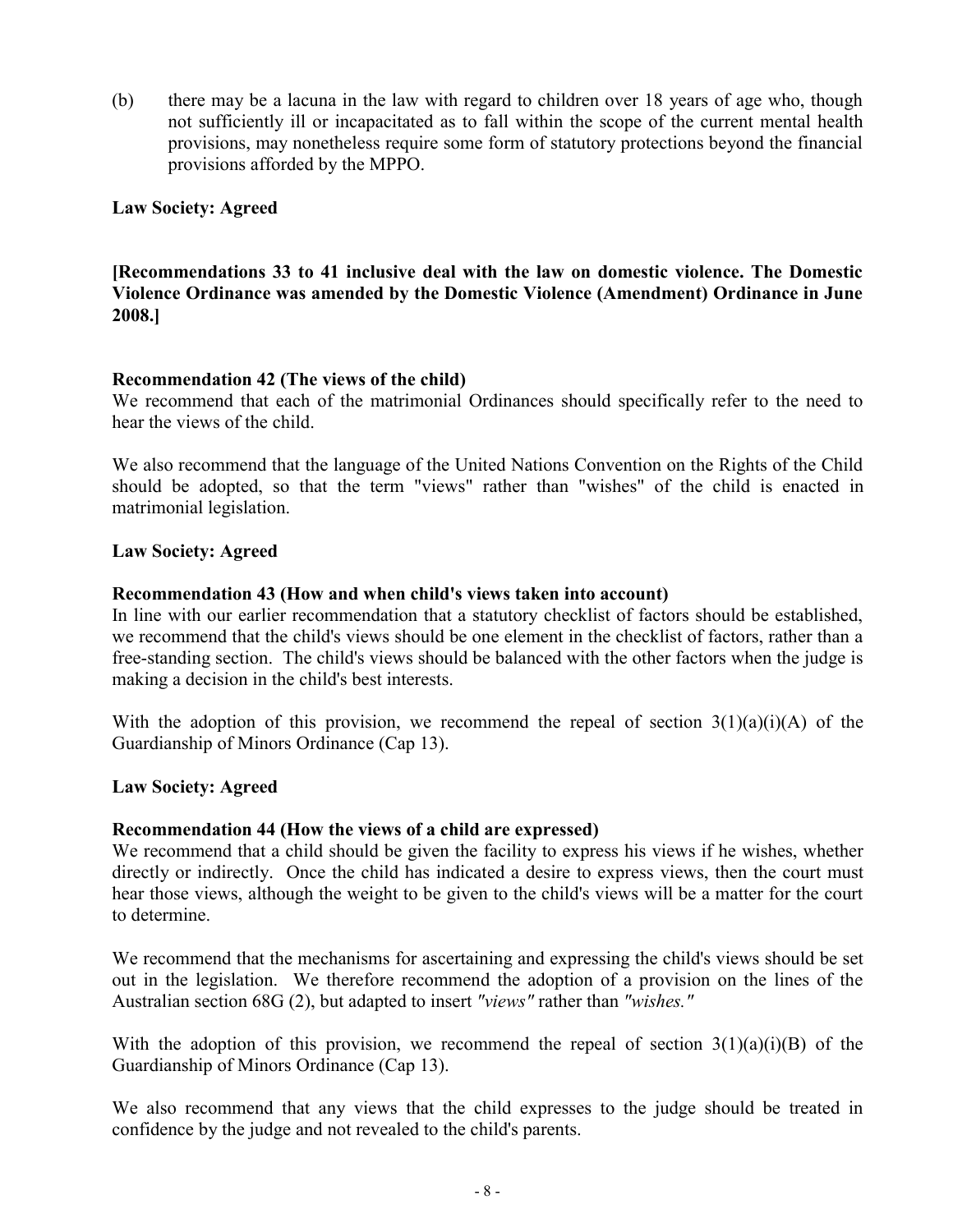We further recommend that where social welfare officers are assigned to ascertain children's views, only those officers with adequate training and experience in this area should deal with these sensitive cases.

# **Law Society: Agreed**

# **Recommendation 45 (Children not required to express views)**

We recommend that children should not be required to express their views.

To make the position clear, we recommend the introduction of a statutory provision to that effect on the lines of section 68H of the Australian Family Law Act 1975.

# **Law Society: Agreed**

# **Recommendation 46 (Age of maturity for the purpose of obtaining views)**

We recommend that there should be no age limit and the court should be empowered to consider a child's views irrespective of his age.

# **Law Society: Agreed**

# **Recommendation 47 (Anomalies in relation to separate representation under the Matrimonial Causes Rules (Cap 179))**

We recommend that the anomalies in rule 72 and rule 108 of the Matrimonial Causes Rules (Cap 179) as to the appointment of a separate representative or guardian *ad litem* should be addressed.

# **Law Society: Agreed**

**Recommendation 48 (Types of proceedings where a separate representative may be appointed)** For the removal of doubt it should be made clear that a separate representative can be appointed in any dispute relating to the parental responsibility for, or guardianship of, a child.

# **Law Society: Agreed**

# **Recommendation 49 (Who can apply for a separate representative to be appointed)**

We recommend that rule 108 of the Matrimonial Causes Rules (Cap 179) be repealed and that a provision on the lines of section 68L(3) of the Australian Family Law Act 1975 be enacted.

We also recommend that the restrictions on who can make application for an order, contained in section 10 of the English Children Act 1989, should also apply to this provision.

# **Law Society: Agreed**

# **Recommendation 50 (Criteria for appointment of separate representative)**

Except in the case of a child who may be subject to care or supervision orders, we recommend the adoption of a list of criteria based on those adopted in Australia to determine when it is appropriate to appoint a separate representative.

We recommend that this list of criteria be incorporated in legislation.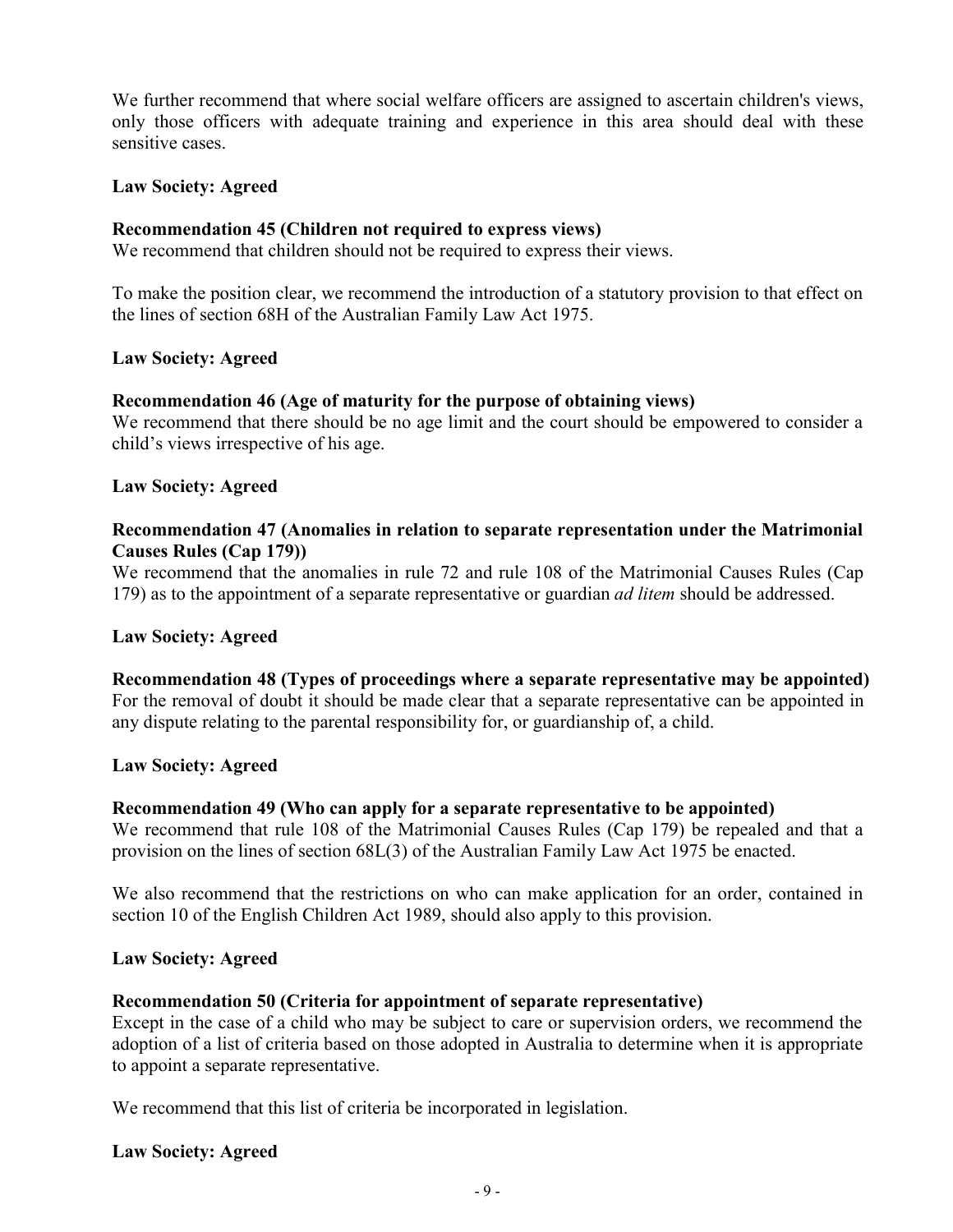# **Recommendation 51 (Guidelines for duties of separate representative)**

We recommend the adoption of the Australian guidelines for setting out the duties of the Official Solicitor or separate representative or other person acting as guardian *ad litem* in Hong Kong.

We recommend that this appear not in statute, but in booklet form.

# **Law Society: Agreed**

# **Recommendation 52 (Child as a party)**

We recommend that, in principle, provided the leave of the court has been sought, the child should be allowed to become a party to proceedings which concern him and where he has sufficient understanding to instruct a solicitor and counsel to represent him.

We recommend the introduction of a provision on the lines of section 10(8) of the English Children Act 1989 and rule 9(2A) of the English Family Proceedings Rules 1991.

# **Law Society: Agreed**

## **Recommendation 53 (Costs)**

For those cases where the person representing the child is not the Official Solicitor, we recommend that the court be given power to order the parties to bear the costs of the separate representative or guardian *ad litem.*

### **Law Society: Agreed**

# **Recommendation 54 (Separation and Maintenance Orders Ordinance (Cap 16))**

We recommend the retention of the provisions of the Separation and Maintenance Orders Ordinance (Cap 16) to cover exceptional cases, such as those involving customary marriages or concubinage, which are not covered by other matrimonial proceedings legislation.

### **Law Society: Agreed**

# **Recommendation 55 (Power to order care and supervision orders)**

We recommend the retention of the power to order care and supervision orders in guardianship disputes and any disputes concerning the best interests of a child.

We also recommend that the anomalies between the Director of Social Welfare's powers in relation to care and supervision orders under the Guardianship of Minors Ordinance (Cap 13) and the Matrimonial Causes Ordinance (Cap 179), and his powers under the Protection of Children and Juveniles Ordinance (Cap 213), should be resolved.

**Law Society: The Protection of Children and Juveniles Ordinance should be reviewed and provisions protecting children should be separated from those in relation to juvenile offenders. We have noted in past submissions that** *vulnerable children are punished twice* **as** *they are not only subject to abuse but also institutional indifference***. Magistrates, in a majority of cases, deal with juvenile offenders and have a different mindset in relation to how they should deal with vulnerable children who require the protection of the court. We repeat the observations made in the Law Society's report on the Domestic Violence Ordinance dated December 2005:**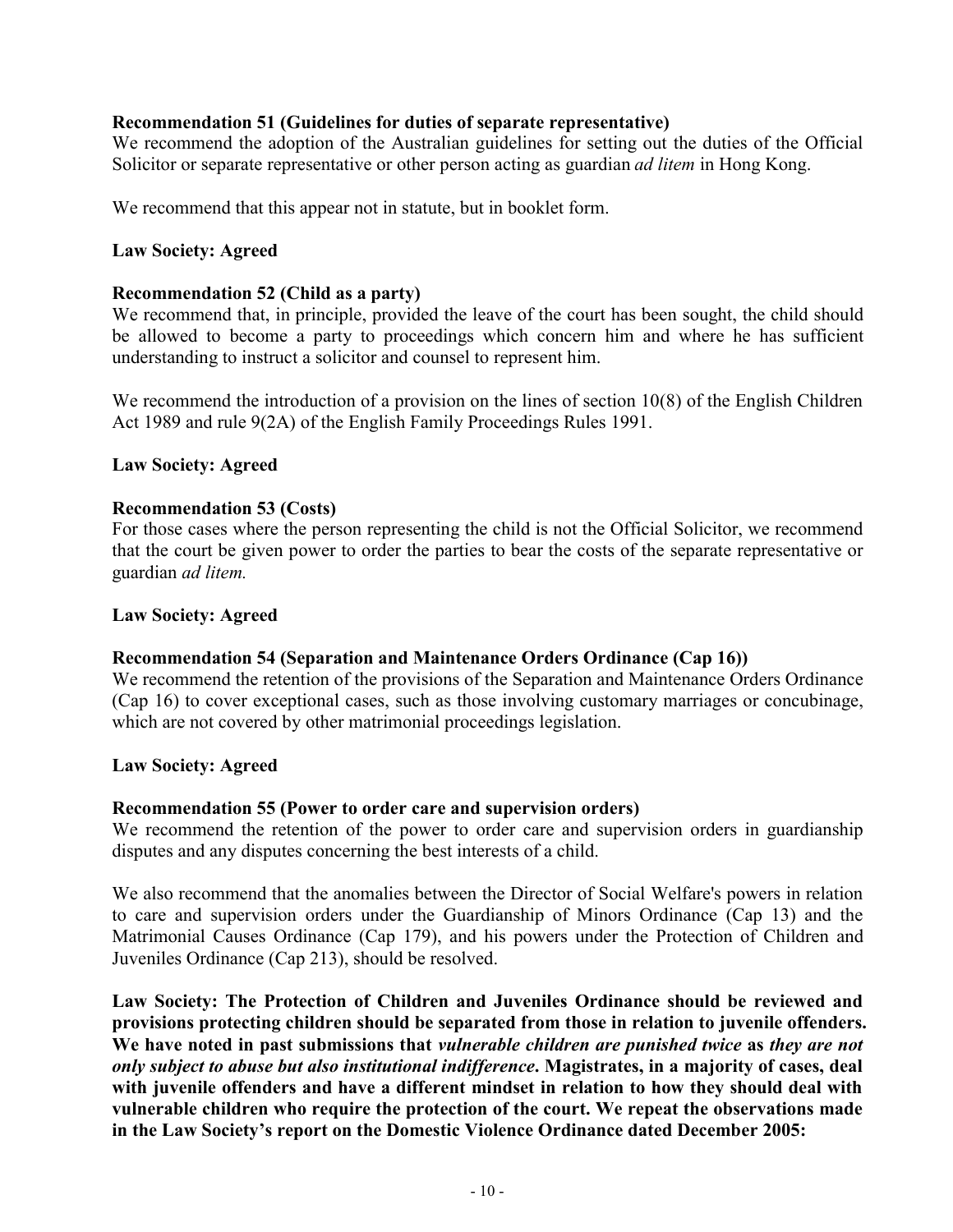**"The recommendation to transfer the Juvenile Court to a Family Court has merit as the physical environment for these hearings should be considered. The Magistracy is not an appropriate place to deal with children in the 21st . Century. The administration of Care and Protection Orders is a hangover from colonial times and changes could and should be introduced as soon as possible. Despite past complaints, there is evidence of a lack of empathy for the trauma these children are enduring and there is considerable room for improvement.** 

**There is evidence of an inconsistent approach by the different Magistracies when dealing with CPOs. On the whole, the Fanling and Kowloon Magistracies have improved their procedures. The children have been separated from the juvenile delinquents and adults facing criminal charges, and hearings are conducted in a room other than the courtroom. However, some of these children can still wait up to 2 hours before a Magistrate hears the application.** 

**It is clear that some Magistrates lack awareness and the ability to distinguish the different needs of children involved in CPO applications with those required for juvenile offenders. The following is a description of an advocate's recent experience when conducting a CPO hearing in Eastern Magistracy:** 

- *"1. The hearings were conducted in the Juvenile Court which is otherwise used as an adult court.*
- *2. The solicitor appearing was required to stand when addressing the Bench which is a reversal of the practice introduced to make the hearings more informal and representatives were permitted to remain seated in order to maintain an air of informality.*
- *3. The child was required to stand. Even though this is "normal" it adds the formality and can be intimidating for the child concerned.*
- *4. New instructions were also posted on the advocate's desk for legal representatives not to say "good morning" to the magistrate. It is noted the directive does not engender an atmosphere in which juveniles, let alone vulnerable children, should be dealt with.*
- *5. Prior to the hearing the child was kept in a witness waiting room on the same floor as the juvenile court and escorted past adult and juvenile defendants waiting to go into the court for the hearing."*

**It should be recognised that many of these children require protection** *because* **of incidents of domestic violence and have suffered unnecessary anxiety as a result of institutional indifference. CPO cases should be dealt with by the Family Court and the Administration should take urgent steps to remedy this unsatisfactory situation."**

# **Recommendation 56 (Definitions of care and supervision orders)**

We recommend that there should be a definition of a care order and a supervision order in each of the matrimonial Ordinances.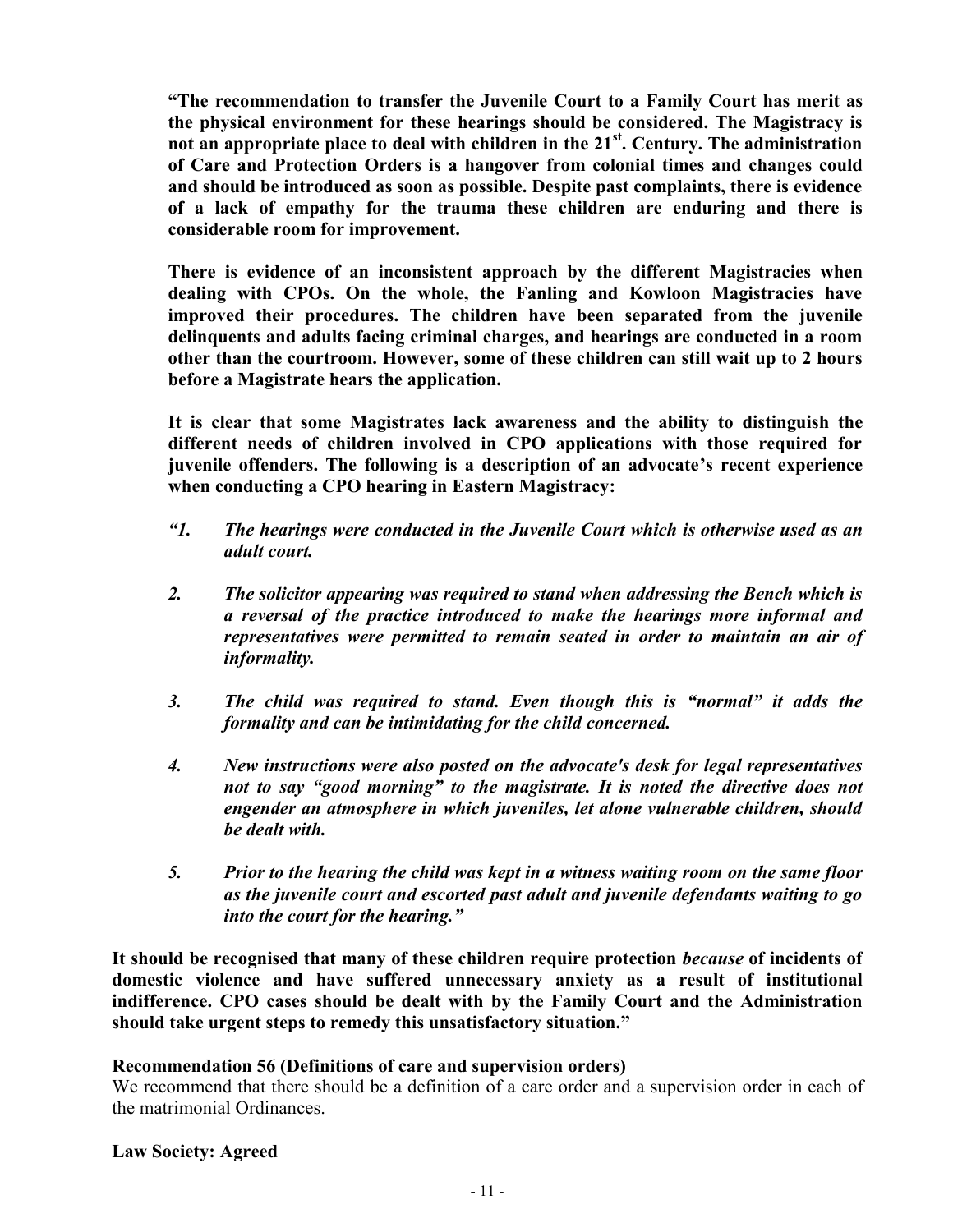### **Recommendation 57 (Grounds)**

We recommend that the Director of Social Welfare should only be entitled to apply for a care order or supervision order in private law proceedings on the same grounds as those in section 34(2) of the Protection of Children and Juveniles Ordinance (Cap 213).

### **Law Society: Agreed**

### **Recommendation 58 (Application of the welfare or best interests principle)**

We recommend that the welfare or best interests principle should guide all proceedings under the Protection of Children and Juveniles Ordinance (Cap 213).

### **Law Society: Agreed**

### **Recommendation 59 (Ex parte applications by the Director of Social Welfare)**

We recommend that rule 93 of the Matrimonial Causes Rules (Cap 179) and order 90, rule 4 of the Rules of the District Court (Cap 336) should be amended to allow for an *ex parte* application in case of emergency, but that an *inter partes* hearing should proceed if the Director's application was opposed.

### **Law Society: Agreed**

### **Recommendation 60 (Third parties)**

We recommend that section 34 of the Protection of Children and Juveniles Ordinance (Cap 213) should be amended to allow an application for a care order or supervision order to be made by third parties.

We also recommend that the same criteria for applications by third parties, already adopted for private law proceedings, should be adopted for such public law proceedings.

# **Law Society: Agreed**

# **Recommendation 61 (The court environment for the hearing of care and protection proceedings)**

We recommend that research should be conducted into how the court environment could be improved for children appearing in care and protection proceedings.

#### **Law Society: Agreed**

# **Recommendation 62 (Separate representation for public law proceedings – criteria for appointment)**

We recommend that separate representation by the Official Solicitor should be available for children as of right in care or supervision proceedings, whether brought under Protection of Children and Juveniles Ordinance (Cap 213) or the matrimonial Ordinances.

# **Law Society: We repeat our recommendation in Recommendation 55 above that proceedings brought under the Protection of Children and Juveniles Ordinance in relation to CPOs should be transferred to the Family Court.**

**Legal Representation as a Right by the Official Solicitor or by the Duty Lawyer Scheme:**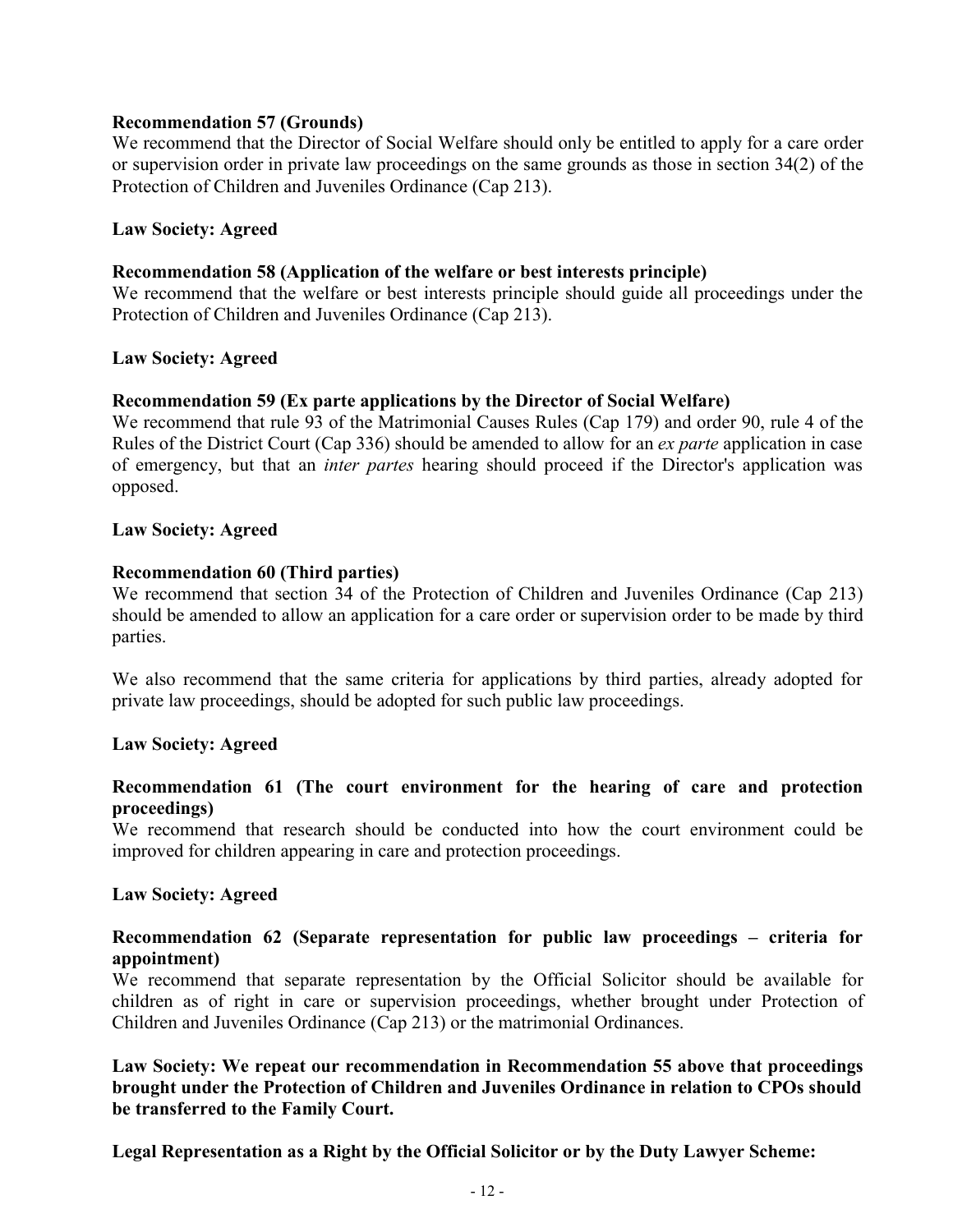**There is currently an anomaly in the legislation which requires parents to consent to representation by the Official Solicitor or the DLS in proceedings involving their child. In appropriate cases, the court should have the power to dispense with such consent.** 

### **Recommendation 63 (Representation and legal aid for parents)**

We recommend that, where care or supervision orders are applied for, whether under the matrimonial Ordinances or the Protection of Children and Juveniles Ordinance (Cap 213), parents should be granted legal representation (by The Duty Lawyer Service if in the juvenile court, or by the Legal Aid Department if in the Family Court or the Court of First Instance) if they fulfil the eligibility requirements.

We also recommend that there should be legal representation provided by the Legal Aid Department for children and parents in wardship proceedings where the applicant is the Director of Social Welfare or other public agency, as the effect of the order is to take away the responsibility of the parents.

# **Law Society: Agreed. Legal Aid should be provided to both children and parents in wardship cases.**

### **Recommendation 64 (Guidelines for duties of separate representatives)**

We recommend the adoption of the Australian guidelines for setting out the duties of lawyers representing children and parents in the juvenile court for care and protection and supervision orders.

We also recommend that special training on how to interview and represent children and parents should be provided to lawyers for these sensitive and complex cases, and only lawyers with this special training should handle these cases.

We further recommend that these arrangements should apply to cases involving care and supervision orders being made under the matrimonial Ordinances in the Family Court.

#### **Law Society: Agreed**

#### **Recommendation 65 (Assessment)**

We recommend that, before making a care order, a District Judge should have the power under the matrimonial Ordinances to order that a child be assessed by a medical practitioner, clinical psychologist or an approved social worker, as is provided in section 45A of the Protection of Children and Juveniles Ordinance (Cap 213).

We also recommend that the Director of Social Welfare should have the power to order assessment in these proceedings in line with section 45A.

#### **Law Society: Agreed**

# **Recommendation 66 (Child's views)**

We recommend that the views of a child should be taken into account in proceedings under the Protection of Children and Juveniles Ordinance (Cap 213).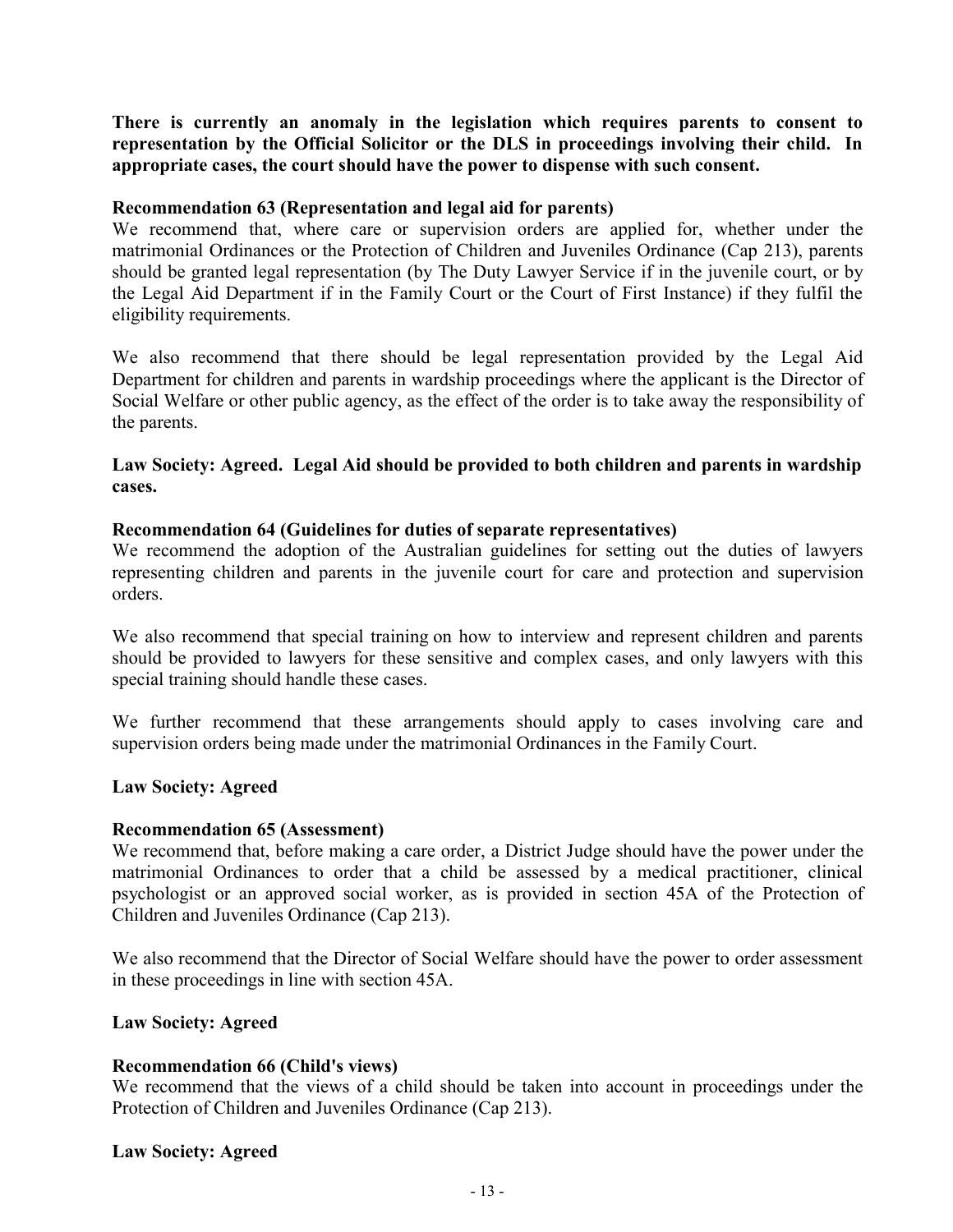### **Recommendation 67 (Contact in respect of a child in care)**

We recommend that parents whose children are made the subject of care orders under the matrimonial Ordinances should be entitled to apply to have orders made to secure regular contact between them and their children.

We also recommend that section 34C(6) of the Protection of Children and Juveniles Ordinance (Cap 213) should be amended to allow the court to make an order for contact when a care order is being made.

### **Law Society: Agreed**

### **Recommendation 68 (Age at which wardship orders cease)**

We recommend that a provision be enacted clearly specifying that the duration of wardship orders ceases at 18 years.

We also recommend that it be made clear that the jurisdiction of the Official Solicitor ceases at the age of 18 years, except for persons suffering a disability beyond that age.

### **Law Society: Agreed**

### **Recommendation 69 (Minimum age for marriage without parental consent)**

We recommend the retention of 16 as the minimum age of marriage with parental consent.

We also recommend the reduction of the minimum age of marriage without parental consent from 21 to 18 years.

#### **Law Society: Agreed**

#### **Recommendation 70 (Enforcement of orders)**

We recommend that a mechanism for mutual legal assistance for the enforcement of orders for custody, access, residence and contact, and orders for the return of a child removed unlawfully from Hong Kong, and vice versa, be arranged with the Mainland.

#### **Law Society: Agreed**

# **Recommendation 71 (Consolidation of legislation)**

We recommend that, as far as possible, the provisions dealing with disputes relating to children, arrangements on divorce, guardianship, disputes with third parties, or disputes between parents without accompanying divorce proceedings, should be consolidated into one existing Ordinance.

### **The Law Society strongly endorses this recommendation.**

#### **Recommendation 72 (Policy co-ordination)**

We recommend that a single policy bureau should take over responsibility for creating and implementing policy for families and children and, in particular, all the matrimonial and children's Ordinances. It is a matter for the Administration to decide whether the Health, Welfare and Food Bureau or the Home Affairs Bureau should assume this responsibility.